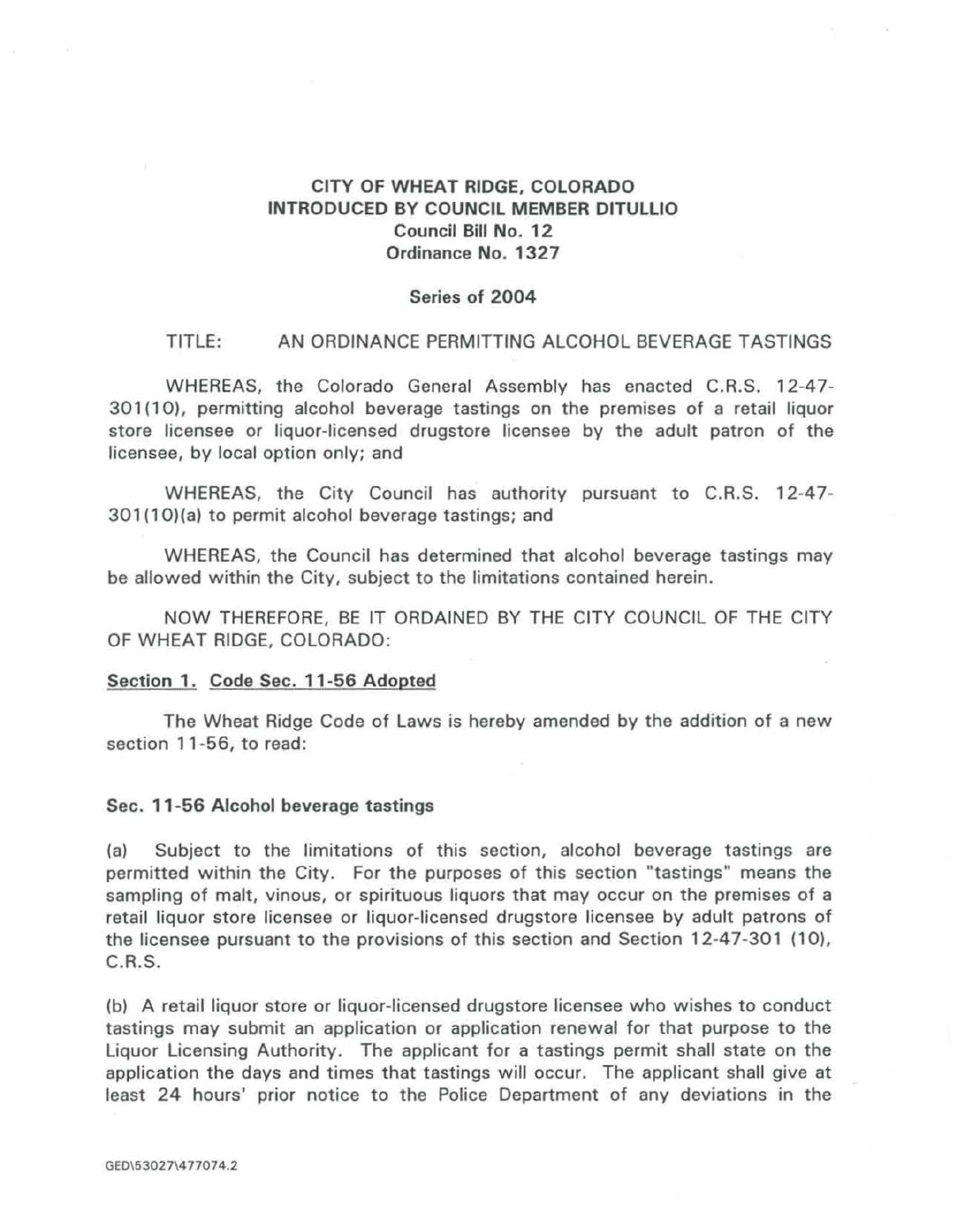tastings schedule as set forth in the application. The Liquor Licensing Authority may grant, grant with restrictions, or reject the application if the applicant fails to establish that he or she is able to conduct tastings without violating the provisions of this section, Section 12-47-310(10), CRS, or creating a public safety risk to the neighborhood. The Liquor Licensing Authority shall establish its own application procedure and shall charge a reasonable application fee. The Liquor Licensing Authority may delegate review and decision on the application to its clerk or administrative official.

- (c) Tastings shall be subject to the following limitations:
	- 1. Tastings shall be conducted only by a person who has completed a server training program that meets the standards established by the liquor enforcement division in the department of revenue and who is either a retail liquor store licensee or a liquor-licensed drugstore licensee, or an employee of a licensee, and only on a licensee's licensed premises.
	- 2. The alcohol used in tastings shall be purchased through a licensed wholesaler, licensed brewpub, or winery licensed pursuant to Section 12- 47-403 CRS.
	- 3. The size of an individual alcohol sample shall not exceed one ounce of malt or vinous liquor or one-half ounce of spirituous liquor.
	- 4. Tastings shall not exceed a total of five hours in duration per day, which need not be consecutive.
	- 5. Tastings shall be conducted only during the operating hours in which the licensee on whose premises the tastings occur is permitted to sell alcoholic beverages, and in no case earlier than 11 a.m. or later than 7 p.m.
	- 6. The licensee shall prohibit patrons from leaving the licensed premises with an unconsumed sample.
	- 7. The licensee shall promptly remove all open and unconsumed alcohol beverage samples form the licensed premises or shall destroy the samples immediately following the completion of the tasting.
	- 8. The licensee shall not serve a person who is under twenty-one years of age or who is visibly intoxicated.

 $\mathcal{L}$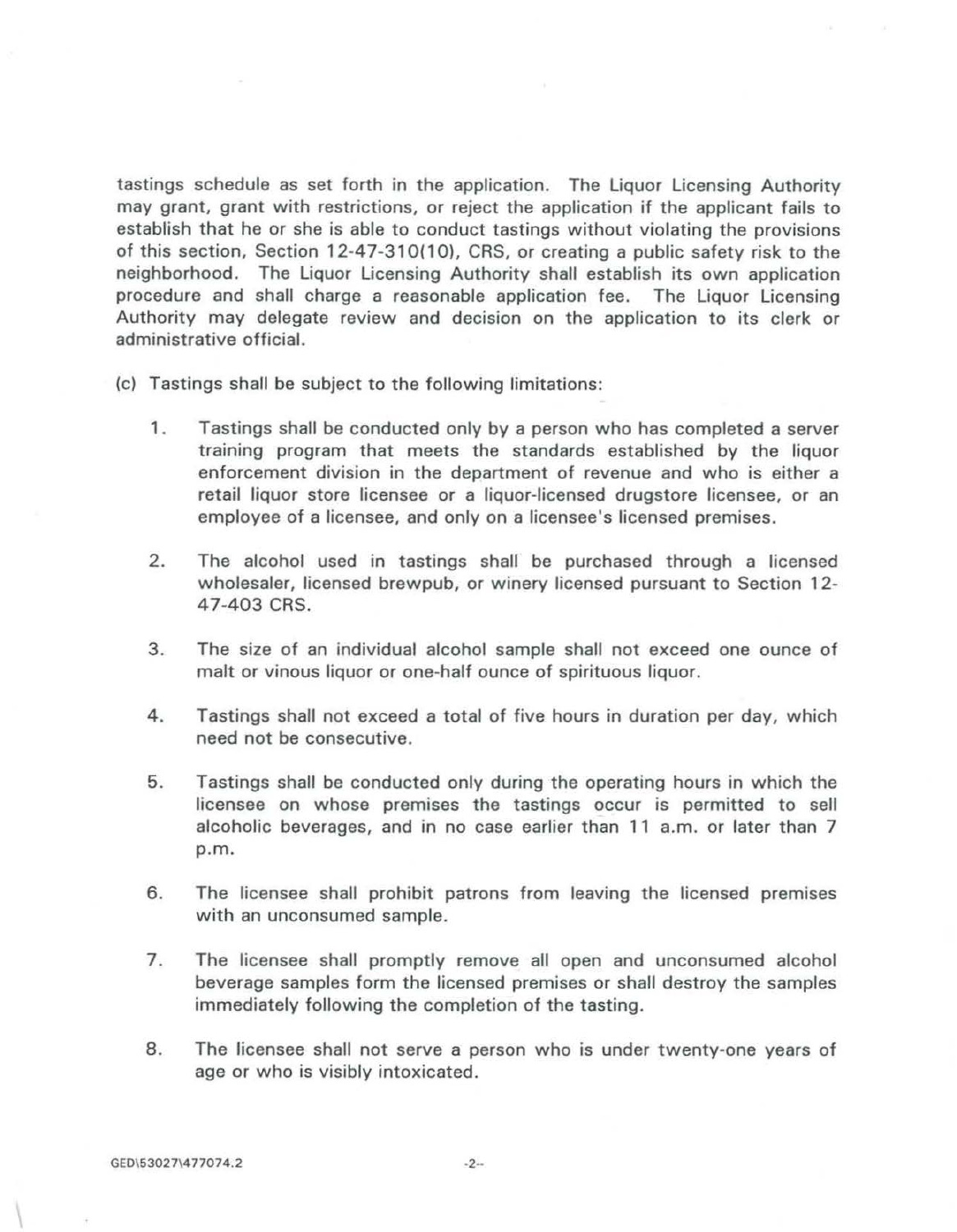- 9. The licensee shall not serve more than four individual samples to a patron during a tasting.
- 10. Alcohol samples shall be in open containers and shall be provided to a patron free of charge.
- 11. Tastings may occur on no more than four of the six days from a Monday to the following Saturday, not to exceed one hundred four days per year.
- 12. No manufacturer of spirituous or vinous liquors shall induce a licensee through free goods or financial or in-kind assistance to favor the manufacturer's products being sampled at a tasting. The licensee shall bear the financial and all other responsibility for a tasting.
- 13. A violation of a limitation specified in this section, Section 12-47-301(10) CRS or Section 12-47-801 (CRS) by a retail liquor store or liquor licensed drug licensee, whether by his or her employees, agents, or otherwise, shall be the responsibility of the retail liquor store or liquor-licensed drugstore licensee who is conducting the tasting.
- 14. A retail liquor store or liquor-licensed drugstore licensee conducting a tasting shall be subject to the same revocation, suspension, and enforcement provisions as otherwise apply to the licensee.

Section 2. Review. The City Council shall meet with the Liquor Authority on or before February 1, 2005, to review the history and effectiveness of this Ordinance.

Section 3. Safety Clause. The City Council hereby finds, determines, and declares that this Ordinance is promulgated under the general police power of the City of Wheat Ridge, that it is promulgated for the health, safety, and welfare of the public and that this Ordinance is necessary for the preservation of health and safety and for the protection of public convenience and welfare. The City Council further determines that the Ordinance bears a rational relation to the proper legislative object sought to be attained.

Section 4. Severability; Conflicting Ordinances Repealed. If any section, subsection or clause of this ordinance shall be deemed to be unconstitutional or otherwise invalid, the validity of the remaining sections, subsections and clauses shall not be affected thereby. All other ordinances or parts of ordinances in conflict with the provisions of this ordinance are hereby repealed.